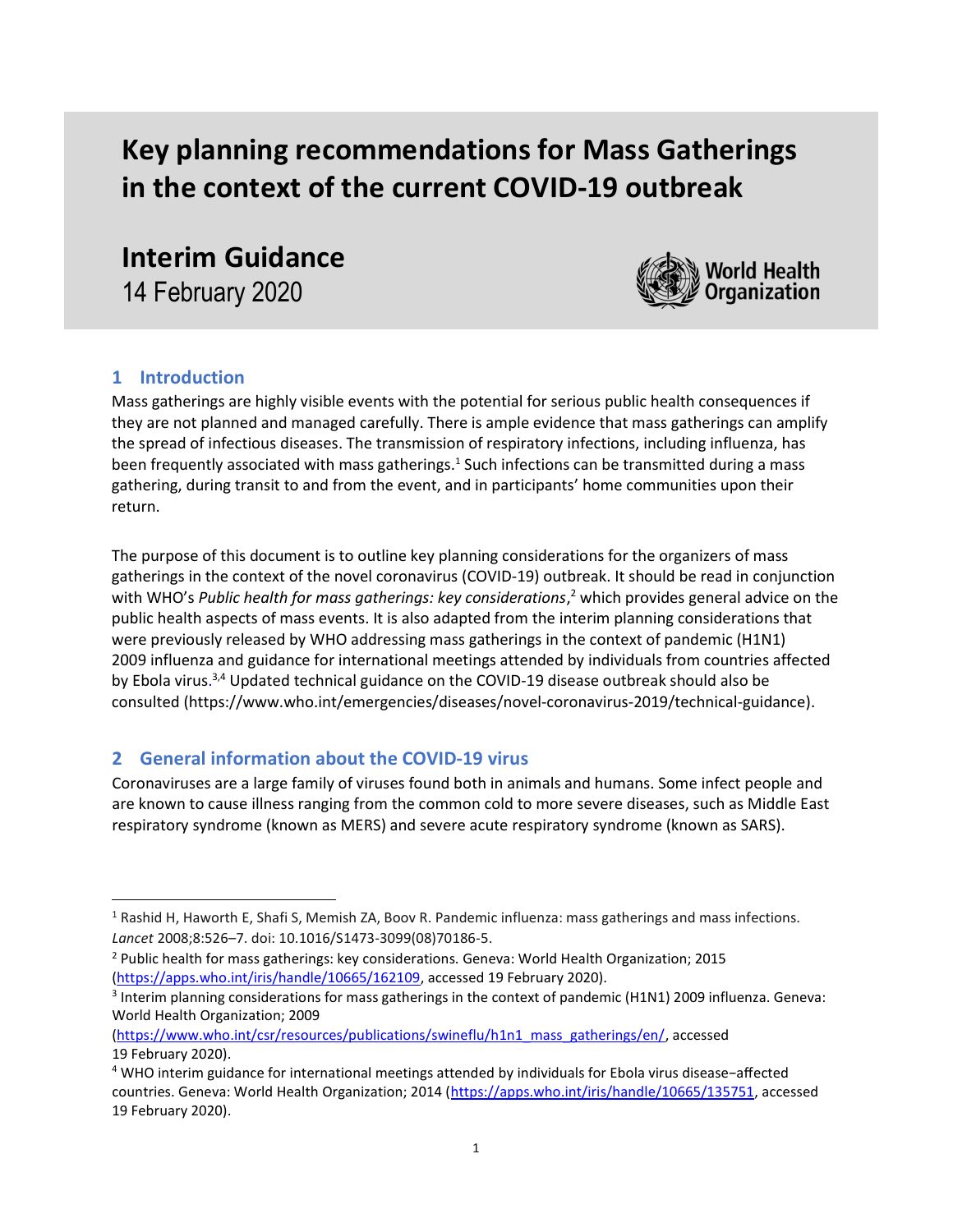A novel coronavirus is a new strain of coronavirus that has not been previously identified in humans. The new, or novel, coronavirus, now called the COVID-19 virus, had not been detected before the outbreak that was reported in Wuhan, China, in December 2019.

So far, the main clinical signs and symptoms reported in people during this outbreak include fever, coughing, difficulty in breathing and chest radiographs showing bilateral lung infiltrates. As of 27 January 2020, human-to-human transmission was confirmed largely in Wuhan, but also in some other places in China and internationally. Not enough is known about the epidemiology of COVID-19 disease to draw definitive conclusions about the full clinical features, the intensity of human-to-human transmission, and the original source of the outbreak.

In planning appropriate preparedness measures, meeting organizers may want to consider the following three phases:

- planning phase − the period (weeks or months) before the event begins, when operational plans for health and security services during the event are developed, tested and revised;
- operational phase the period after plans are finalized and the delivery of the event services begins; this may be several weeks before the event commences if teams arrive in advance to complete their training or preparations;
- post-event phase the period after the event finishes when participants are returning to their home countries and organizers are reviewing the event delivery and any follow-up actions that are necessary, as well as reviewing any lessons learned and the event's legacy.

# 3 Planning phase

Good planning should ensure that robust systems and processes are in place to manage public health issues during mass gatherings. Organizers should review their plans to ensure they are fit for purpose. Additional advice could be sought through consultation with global experts.

General advice on planning for the public health aspects of an event is set out in WHO's key considerations document (mentioned in Section 1). Specific actions to be taken in relation to the COVID-19 outbreak are discussed in this section.

# 3.1 Liaison with local and national public health authorities

- Event organizers should establish direct links with local and national public health authorities. This should include the local provider of health services for the event.
- There should be a nominated liaison person in the organizing team and also one in the designated public health agency. Contact information should be shared, and contacts should be available 24 hours.
- Regular contact should be maintained throughout the planning period to share information, risk assessments and plans.
- Channels of communication between agencies and organizers, and with the public, should be agreed in advance.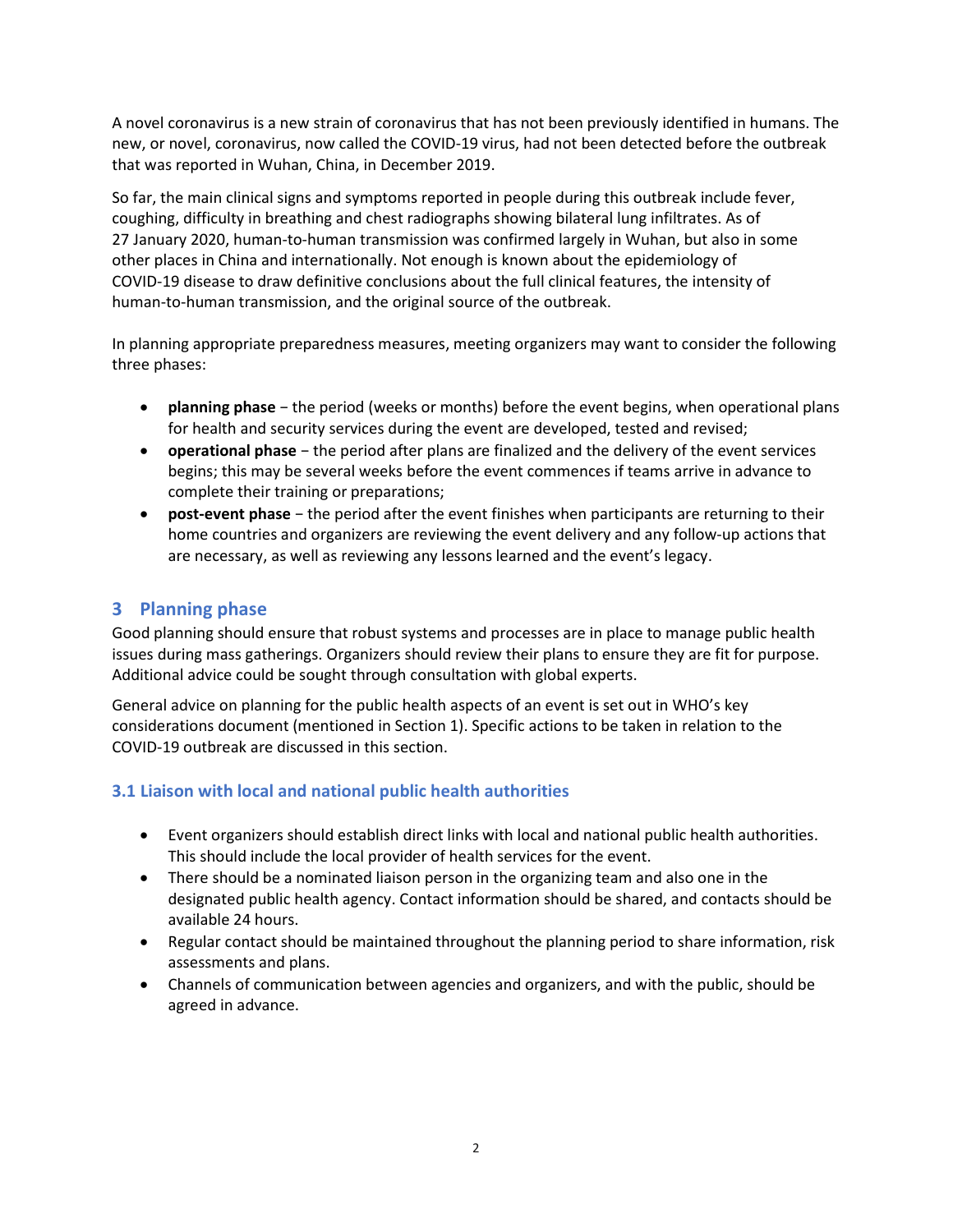#### 3.2 Risk assessment

The decision to proceed with a mass gathering or to restrict, modify, postpone or cancel the event should be based on a thorough risk assessment. Event planners should undertake such an assessment in partnership with local and national public health authorities.

For highly visible or particularly large events, WHO may provide advice and technical support to the host country to help with assessing the public health risks associated with the event.

#### 3.2.1 General considerations

General considerations include the following.

- A comprehensive risk assessment should be undertaken at the beginning of the planning phase, reviewed regularly during planning and updated immediately prior to the handover to the operational phase.
- The risk assessment should include input from the public health authority and should take into account the security assessment for the event.
- In relation to COVID-19 disease, the risk assessment should include consulting WHO's updated technical guidance and ensuring that there is an up-to-date evaluation of the epidemiological situation.
- The risk assessment for the event must be coordinated and integrated with the host country's national risk assessment.

#### 3.2.2 Specific considerations in relation to COVID-19 disease

Specific information that is necessary for the risk assessment includes:

- the global COVID-19 situation report as provided by WHO;
- the national COVID-19 situation report.

The risk assessment for COVID-19 disease should consider both general features and specific features.

- General features of COVID-19 disease include
	- o transmission dynamics
	- o future likely spread of the epidemic
	- o clinical severity
	- o treatment options
	- $\circ$  potential for prevention, including available pharmaceuticals and vaccine.
- Specific features of the event that should be considered include
	- o crowd density;
	- o the nature of contact between participants (for example, a concert or religious event, indoors or outdoors, the layout of the venue);
	- o whether the event will be attended by registered and non-registered participants;
	- o the profession of the participants and their possible previous exposure;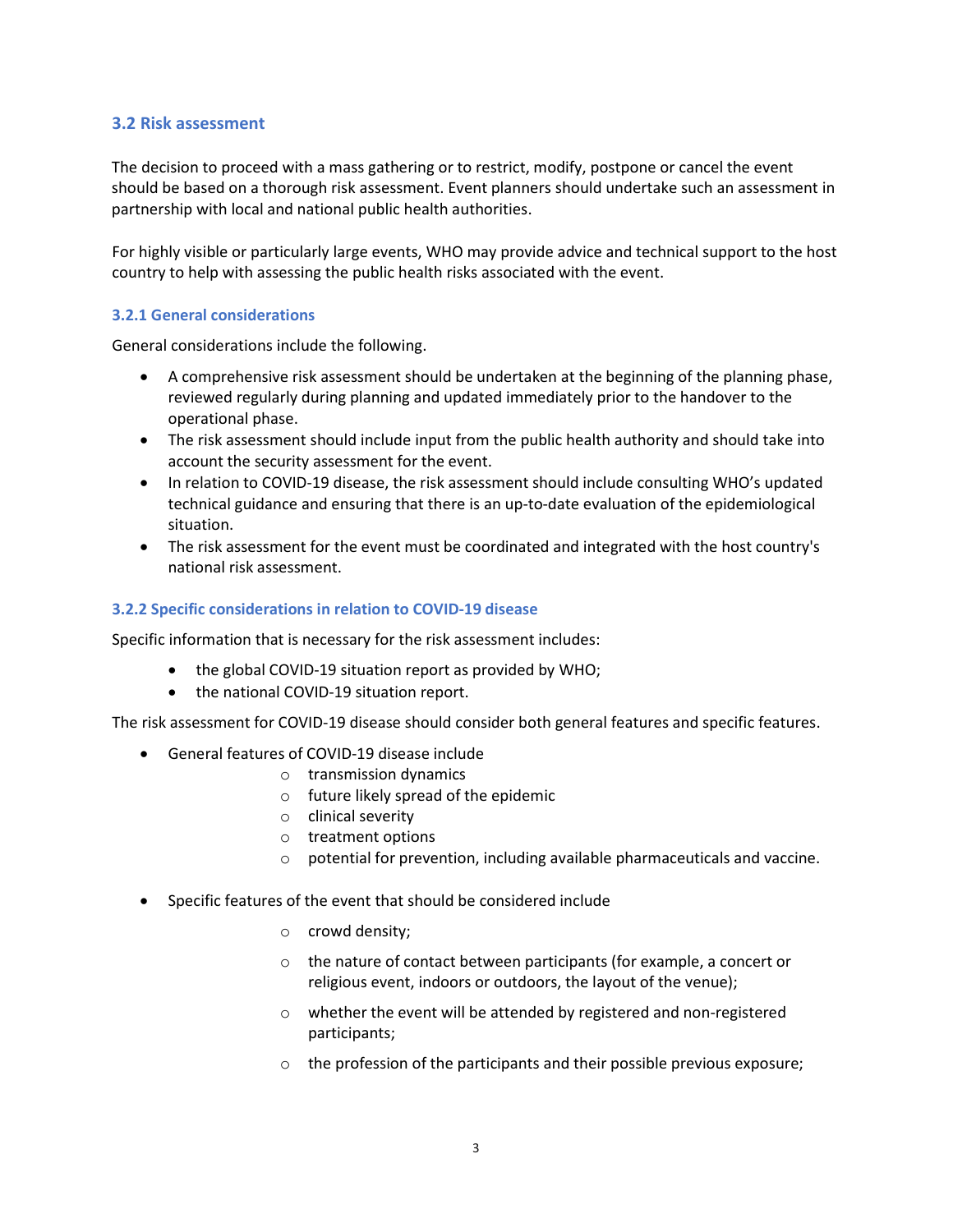- $\circ$  the number of participants coming from countries or areas affected by the COVID-19 outbreak within 14 days prior to the event;
- o the age of participants; because elderly people who have co-morbid conditions appear to be more seriously affected, mass gatherings composed principally of this cohort may be associated with increased transmission;
- o the type or purpose of event (for example, sporting, festival, religious, political, cultural);
- $\circ$  the duration and mode of travel of participants; if the duration of the mass gathering is longer than the incubation period for COVID-19 infection (14 days), then most event-associated cases would be expected to occur while the event is under way. In contrast, if the duration is shorter, most cases would likely occur after the event as people travel and return to their home communities.

WHO's Public health for mass gatherings: key considerations can be consulted for a detailed discussion of the general principles and elements of risk assessment and management. Additionally, online training is available about public health preparedness for mass gatherings.

# 3.3 Specific action plan for COVID-19 disease

Action plans should be developed to mitigate all risks identified in the assessment. Some actions will be the responsibility of the public health authority to deliver, some will be the responsibility of the local health service provider, and the event organizer will be responsible for others; each action plan should specify who is responsible for delivering each action, the timescale for delivery, and how and by whom delivery will be ensured. Action plans should include:

- integration with national emergency planning and response plans for infectious diseases;
- command and control arrangements to facilitate the rapid communication of information and efficient situation analyses and decision-making;
- any appropriate screening requirements for event participants for example, will participants be screened for COVID-19 symptoms on arrival?
- disease surveillance and detection for example, how will the disease be recognized and diagnosed in participants?
- treatment for example, how and where will ill participants be isolated and treated?
- decision trigger points for example, who will decide whether affected participants can continue or resume their role in the event? What trigger points will indicate the need to reconsider or revise the plans? What would trigger postponement or cancellation of the event?

If the decision is made to proceed with a mass gathering, planning should consider measures to:

- detect and monitor event-related COVID-19 disease;
- reduce the spread of the virus;
- manage and treat ill persons;
- disseminate public health messages specific to COVID-19 disease.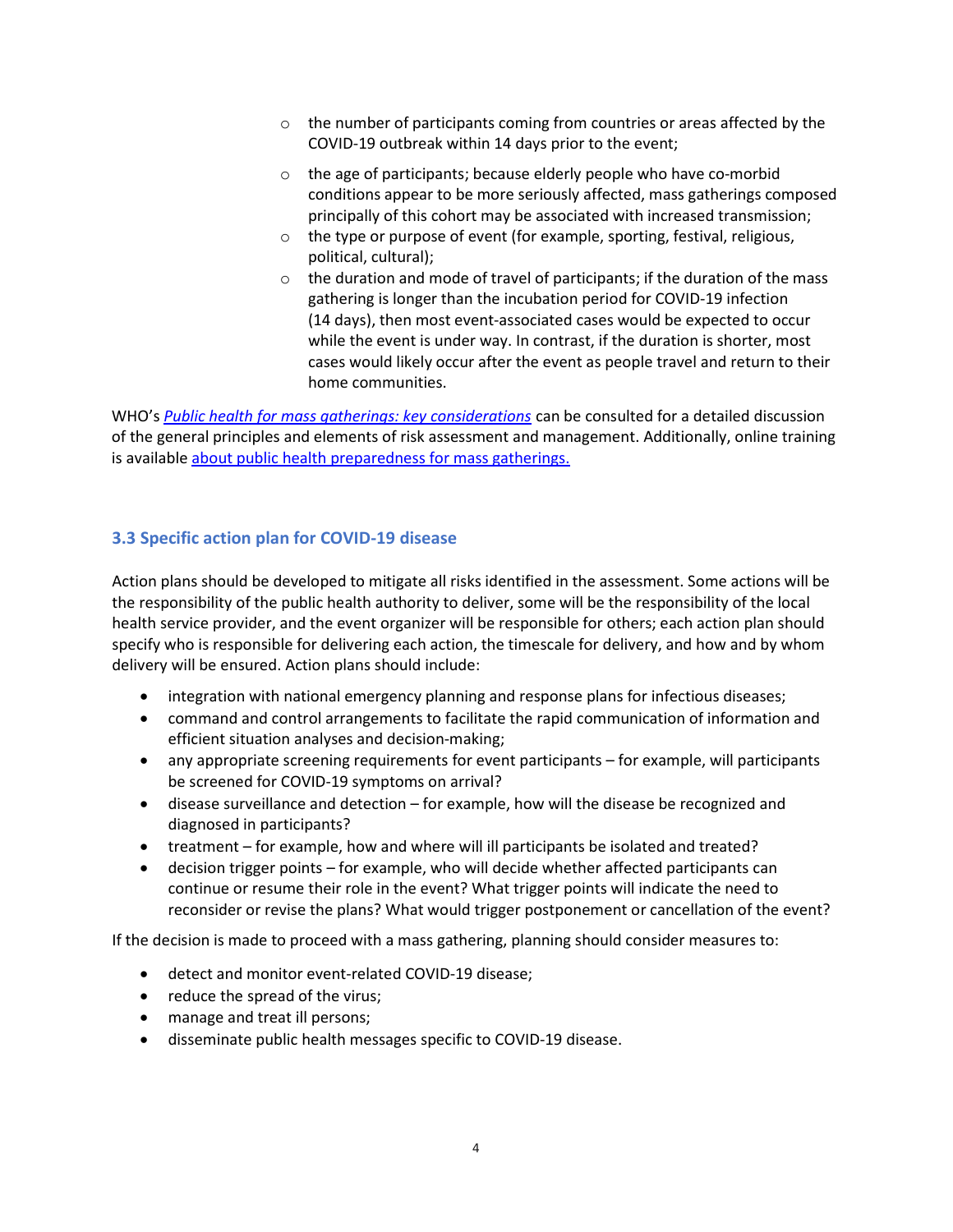### 3.4 Capacity and resource assessment

Some of the capabilities and resources to be considered when planning for an event include the following.

- National health authorities should assess whether additional resources and capacity are needed to deliver appropriate risk-mitigation actions to the local community during and after the event, for example, by adding diagnostic testing capacity, isolation and treatment facilities, and resources for contact tracing.
- Event organizers should asses the capacity needed and the resources available to deliver all specific COVID-19 risk-mitigation actions that arise from the risk assessment.
- Capacity and resources should be coordinated with the public health authority and health service provider to avoid duplication or gaps.

#### 3.5 Risk communication and community engagement plan

Event organizers should agree with the public health authority how participants and the local population will be kept informed about the health situation, key developments and any relevant advice and recommended actions.

# 4 Operational phase

There is no published experiential data specific to planning and implementing a mass gathering during the current COVID-19 outbreak. However, arrangements must be in place to ensure regular communication between event organizers and the public health authority.

These arrangements should include:

- regular and full sharing of information by organizers and public health authorities;
- arrangements to provide participants with information about how to access health advice;
- arrangements for ongoing, dynamic risk assessments to be conducted by the public health authority and organizers as the event progresses;
- arrangements for communicating with participants and the local population to ensure messaging is consistent.

To date, there is no scientific evidence that supports the screening of participants as a cost-effective measure.

#### 4.1 Risk communication

Risk communication is an integral part of mass gatherings. The following measures should be considered.

 Key messages for the local population and event participants must be coordinated and consistent.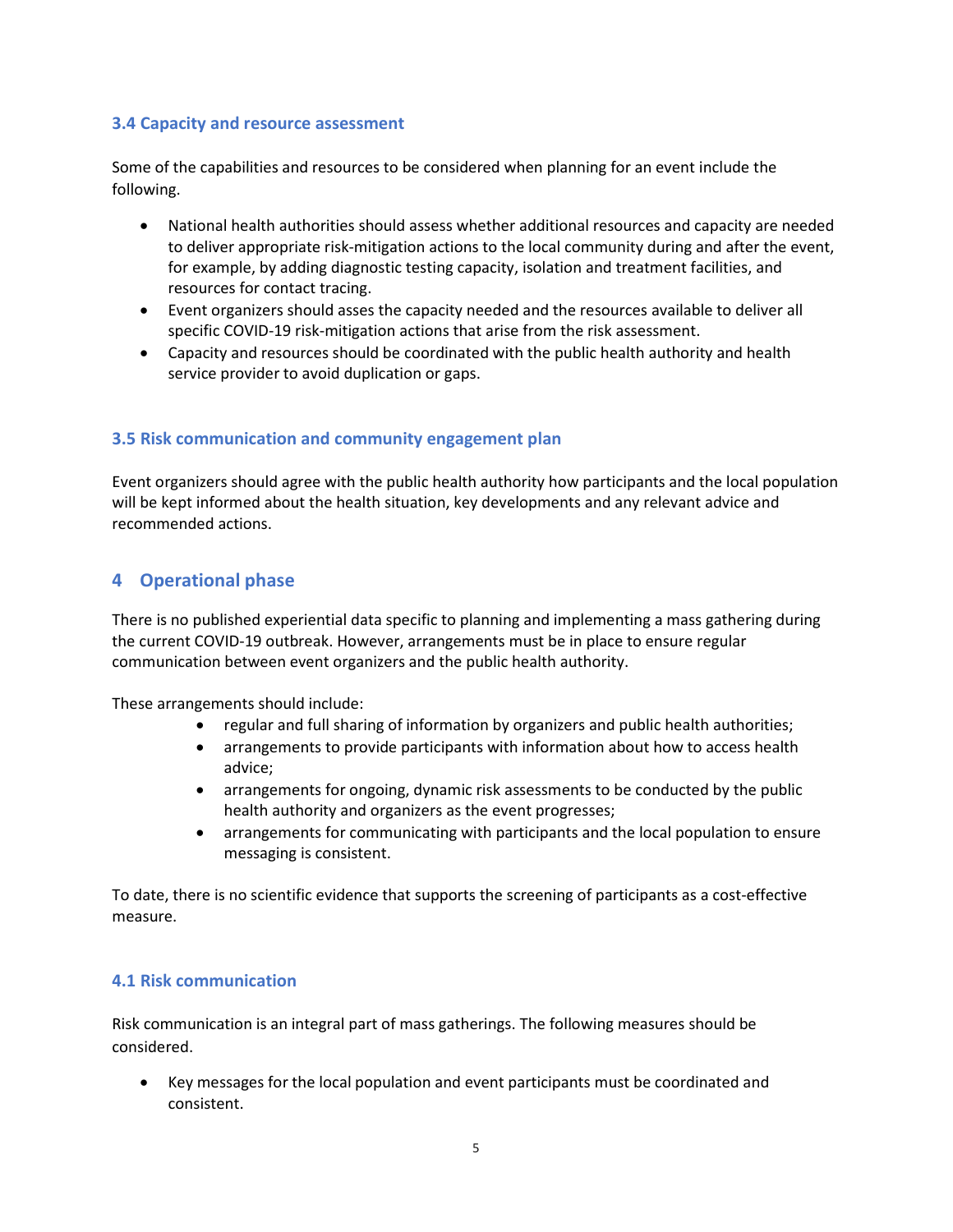- Consideration should be given to how messages about risk can be delivered to the population and to participants quickly if an unusual event occurs.
- Messaging should include:
	- o an overall assessment of the local risk;
	- $\circ$  advice on preventive measures, especially respiratory etiquette and hand hygiene practices;
	- $\circ$  advice about how to access local health care if necessary, including how to do so without creating a risk to healthcare workers;
	- o advice on self-isolation and not attending the event if symptoms develop;
	- $\circ$  information about disease signs and symptoms, including warning signs of severe disease that require immediate medical attention;
	- $\circ$  advice on self-monitoring for symptoms and signs for participants travelling from affected countries, including checking their temperature;
	- $\circ$  information that WHO does not currently recommend quarantine for healthy travellers or other travel restrictions;
	- $\circ$  information that wearing a face mask is recommended for participants who have respiratory symptoms (for example, cough); it is not recommended for healthy participants.

Event organizers in collaboration with public health authorities may wish to consider whether specific information or advice is needed about the potential risks that persons already at increased risk of severe disease might face in the setting of a mass gathering, especially if the COVID-19 virus is circulating in the community.

More information on COVID-19 risk communication and community engagement can be found in Risk communication and community engagement (RCCE) readiness and response to the 2019 novel coronavirus (2019-nCoV).<sup>5</sup> WHO's advice for the public about COVID-19 disease can be found here and information about myths can be found here.<sup>6,7</sup>

# 4.2 Surveillance of participants

 $\overline{a}$ 

Some of the key features to consider for surveillance include the following.

 Detection and monitoring of event-related COVID-19 disease should be considered in the context of surveillance schemes that are already in place and if new or enhanced surveillance is deemed necessary.

<sup>&</sup>lt;sup>5</sup> Risk communication and community engagement (RCCE) readiness and response to the 2019 novel coronavirus (2019-nCoV): interim guidance v2, 26 January 2020. Geneva: World Health Organization; 2020 (WHO/2019 nCoV/RCCE/v2020.2; https://www.who.int/publications-detail/risk-communication-and-community-engagementreadiness-and-initial-response-for-novel-coronaviruses-(-ncov), accessed 19 February 2020).

<sup>6</sup> Coronavirus disease (COVID-19) advice for the public. In: WHO/coronavirus disease 2019 [website]. Geneva: World Health Organization; 2019 (https://www.who.int/emergencies/diseases/novel-coronavirus-2019/advice-forpublic, accessed 19 February 2020).

<sup>&</sup>lt;sup>7</sup> Coronavirus disease (COVID-19) advice for the public: myth busters. In: WHO/coronavirus disease 2019 [website]. Geneva: World Health Organization; 2019 (https://www.who.int/emergencies/diseases/novel-coronavirus-2019/advice-for-public/myth-busters, accessed 19 February 2020).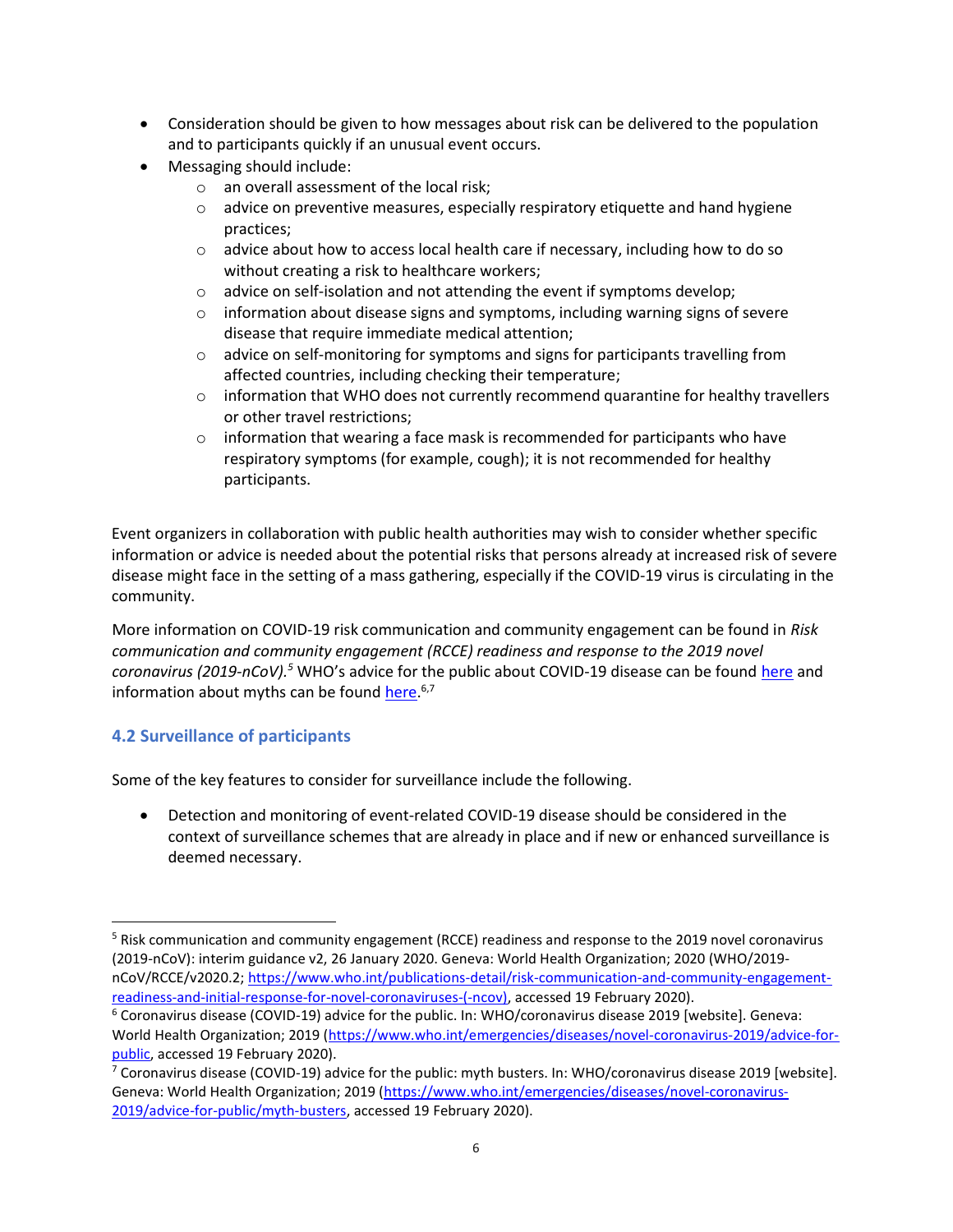- Organizers will need to work with local public health authorities to ensure that systems are in place to identify indicators of illness arising in the local population or in event participants, such as increases in the number of people experiencing symptoms or a rise in the use of proprietary medicines.
- Surveillance systems will need to operate in real time or near−real time to support rapid response actions.
- Surveillance systems should be linked to risk assessments, so that any abnormal signal in the surveillance systems triggers an immediate revision of the risk assessment

## 4.3 Testing and diagnostic arrangements

Organizers need to consider with the local health authority how and where participants presenting with COVID-19-like symptoms will be tested. In the current absence of commercial testing kits for the COVID-19 virus, organizers will need to ensure that their health provider has access to appropriate testing tools, probably from the national public health agency. This will also require prior agreement about how to transport specimens or participants to a testing facility.

# 4.4 Treatment facilities

Some considerations for treatment facilities include the following.

- Event organizers should consider the need to provide isolation facilities at the event site for participants who develop symptoms and need to wait for a health assessment. Whether this is necessary depends on the nature of the event and the extent to which the event will provide its own medical services rather than depend on the local health service to do so. Preparing for an isolation facility includes training healthcare workers, implementing infection control and prevention measures in any healthcare setting, and preparing personal protective equipment to be used by staff.
- Organizers need to consider where any participant who becomes unwell with COVID-19-like symptoms will be treated and how they will be transported to a treatment facility. This is likely to be in a national health facility where there is appropriate containment capacity and expertise, so participants will not be able to remain in the event's medical facility. Agreements about any consequent funding issues should be confirmed in advance.
- Participants at events sometimes expect that they will be returned to their home country for medical treatment rather than be treated in the host country; this will not be possible for anyone diagnosed with COVID-19 illness except through the use of specific medical evacuation flights that have appropriate isolation and containment facilities: such facilities are scarce and expensive and not readily available for illnesses such as COVID-19 infection.
- Organizers need to consider how any affected participants will be transferred home if their illness extends beyond the end of the event and pre-arranged travel is no longer available.
- Event organizers working with public health and healthcare officials need to assess national healthcare capacity to deliver supportive treatment, including admitting participants to an intensive care unit and providing ventilator support. Such care should be provided near to the mass gathering.
- National plans for deploying and providing access to medical supplies, such as antibiotics, ventilators, and personal protective equipment (known as PPE), should be reviewed.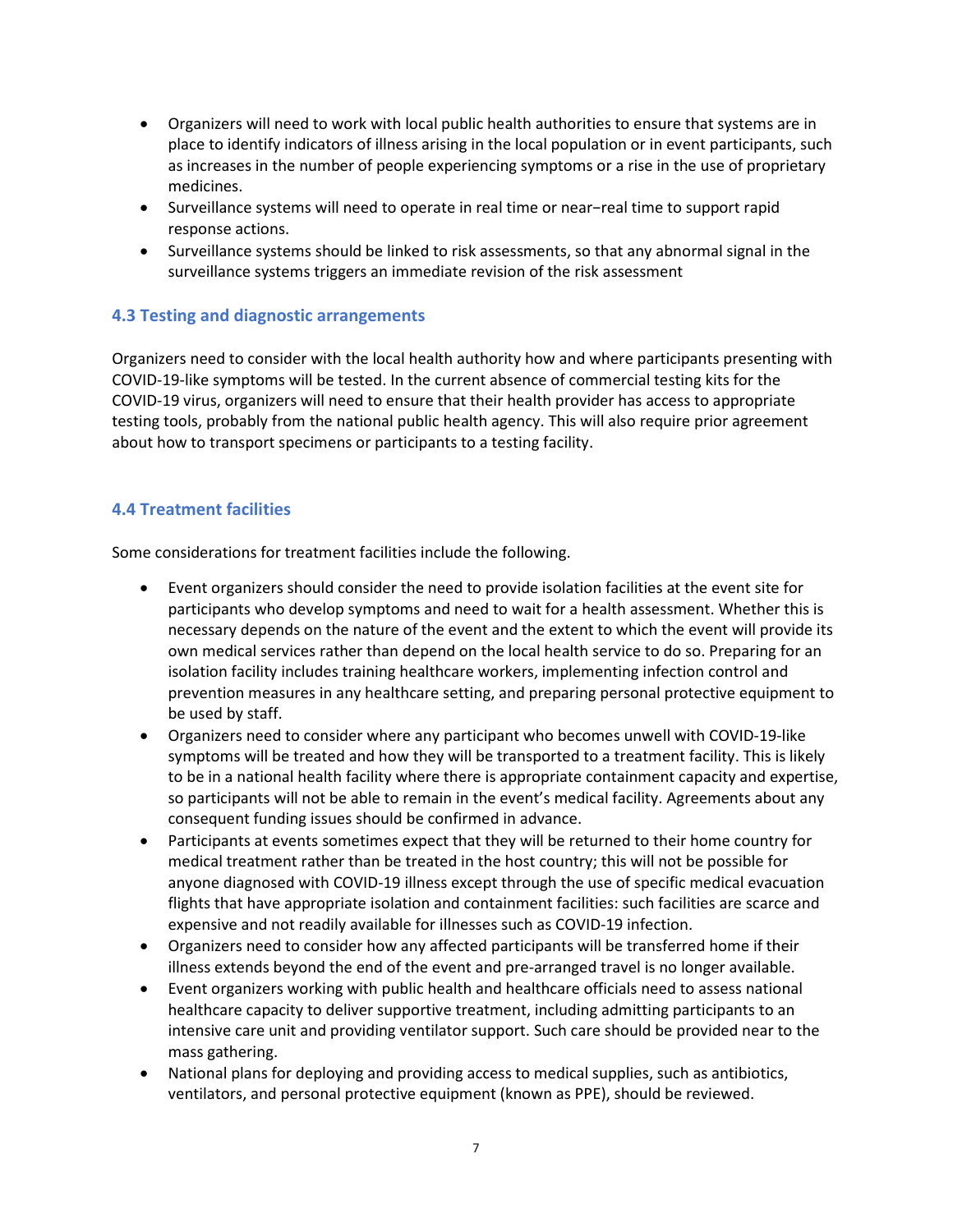## 4.5 Decision-making

In collaboration with local health authorities, organizers should also agree in advance the circumstances in which risk-mitigation measures would need to be enhanced or the event postponed or cancelled. Prior agreement on potential trigger points will facilitate these discussions if they become necessary.

# 4.6 Operational practices for reducing event-related transmission of the COVID-19 virus

The basic general principles for reducing transmission of the COVID-19 virus are applicable to a mass gathering.

- People should be advised to stay away from the event if they feel ill.
- Persons who feel unwell (that is, have fever and cough) should stay at home and not attend work or school and avoid crowds until their symptoms resolve. This applies to participants as well as staff.
- Promoting appropriate hand hygiene and respiratory etiquette in mass gathering venues requires providing informational materials that reach a range of age groups and varying reading and educational levels. In addition, soap and water or alcohol-based hand sanitizers and tissues should be easily accessible in all common areas, and especially at medical treatment sites at the event.
- People who become ill while at the event should be isolated.
- Organizers should plan for the likelihood of persons becoming ill with fever and other typical symptoms of COVID-19 infection during the event. Organizers should consider establishing isolation areas in on-site medical treatment clinics or facilities where such persons can be initially assessed and triaged. Persons who are ill can be provided with a mask to help contain respiratory droplets generated from coughing and sneezing. The isolation area should be equipped with the necessary supplies to facilitate hand hygiene and respiratory etiquette. In addition, medical staff attending persons who are ill should wear a mask, dispose of it immediately after contact with someone who is ill, and cleanse their hands thoroughly afterwards.
- The usual precautions should be practiced with travellers arriving from international destinations.
	- $\circ$  If travellers have symptoms suggestive of acute respiratory illness before, during or after travel, they should be encouraged to seek medical attention and share their travel history with the healthcare provider.
	- $\circ$  Public health authorities should provide to travellers information about reducing their general risk of acute respiratory infections through health practitioners, travel health clinics, travel agencies, transportation operators and at points of entry.
- Crowding should be minimized where possible, and event organizers should consider using distancing measures to reduce close contact among people during the gathering (for example, by increasing the frequency of transport, staggering arrivals, diverting departures and minimizing congregation at sanitary stations and food and water distribution areas).